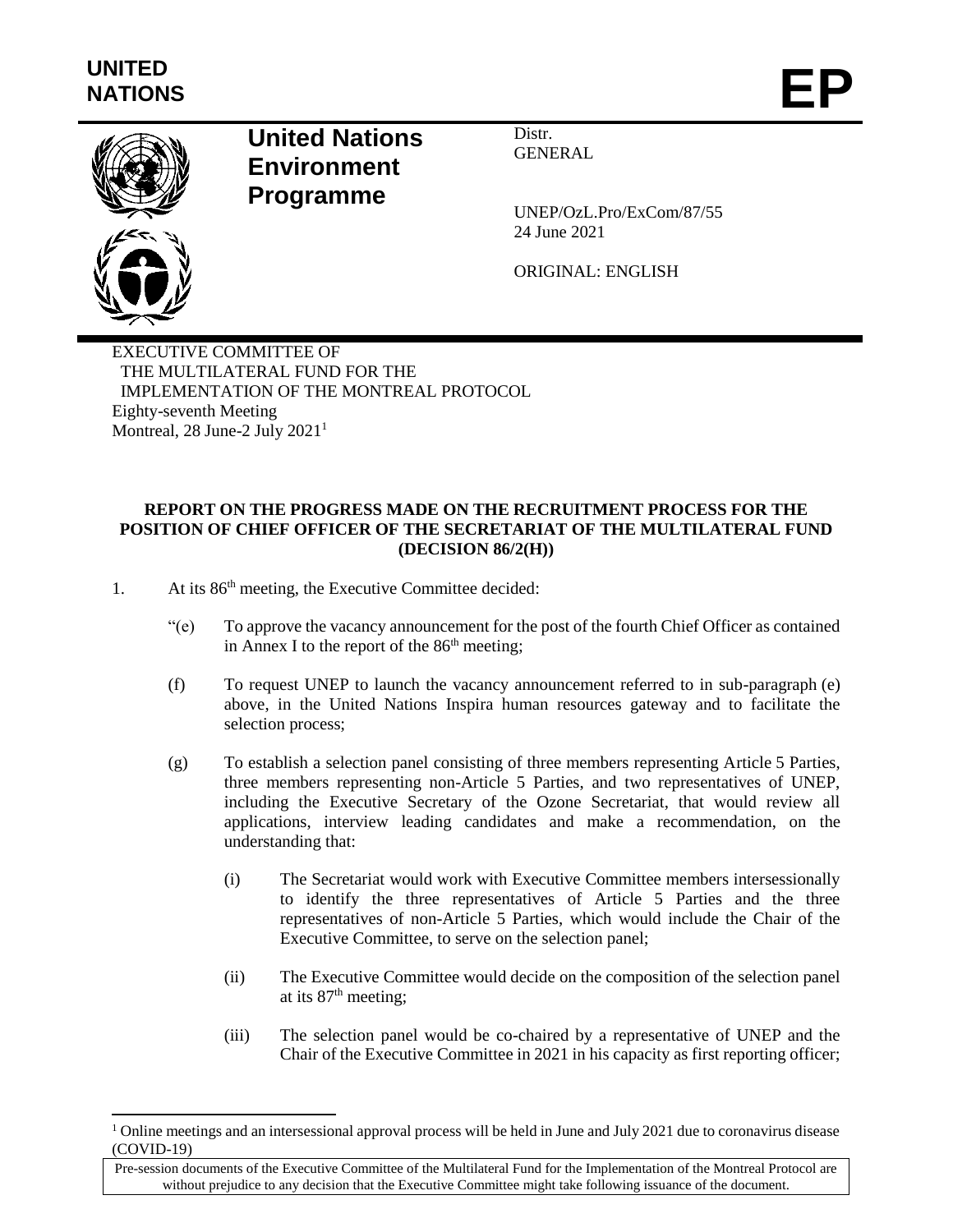- (iv) UNEP would assist the selection panel throughout the process of selecting the candidates and would provide a briefing on the use of the established interviewing method within the United Nations; and
- (h) To request the Secretariat to report on the progress made on the recruitment process at the  $87<sup>th</sup>$  meeting." (decision  $86/2$ )

2. The present document is prepared in response to decision 86/2(h). It comprises the following four parts:

- I: Update of the job opening (JO) status
- II: Establishment of the selection panel

III: Tentative timeline of the recruitment process

Recommendations

#### **Part I: Update of the JO status**

3. As a follow up to decision  $86/2(g)$ , a request to launch the post in Inspira was initiated by the Office of the Executive Director (OED) shortly after the 86<sup>th</sup> meeting. The job description was submitted for reclassification by the Office of Human Resources Management (OHRM) in New York to confirm the level and the title of the post and to be in line with the recently approved United Nations standards on competencies. The JO of the post of the Chief Officer, attached as Annex I to the present document, was launched in Inspira on 20 June 2021, with a closing date of 3 August 2021.

#### **Part II: Establishment of the selection panel**

Nomination of non-Article 5 members and Article 5 members in the selection panel

4. As a follow-up to decision 86/2, on 1 June 2021, the Chief Officer kindly requeted the assistance from the Chair and the Vice-Chair of the Executive Committee, in identifying the representatives to serve on the selection panel and provide the names by 12 June 2021. Subsequently, the Secretariat received nominations of Ms. Annie Gabriel (Australia) and Mr. John Thompson (United States of America) through the Chair on 16 June 2021, and Mrs. Liana Ghahramanyan (Armenia), Mr. Li Yonghong (China) and Ms. Erika Spiess (Paraguay) through the Vice-Chair on 23 June 2021, to serve on the panel after their consultation and reaching agreement with non-Article 5 members and Article 5 members, respectively.

#### Nomination of the two UNEP representatives

5. As a follow-up to decision  $86/2(g)$ , on 18 May 2021, the Chief Officer wrote to the UNEP Executive Director, Ms Inger Anderson, requesting the name of a UNEP representative, in addition to the Executive Secretary of the Ozone Secretariat, who would participate in the selection panel. The reply from the Executive Director of 28 May 2021 indicating her joining as co-chair of the panel and confirming that Ms. Meg Seki's participation as Executive Secretary of the Ozone Secretariat, is attached as Annex II of the present document.

### **Part III: Tentative timeline of the recruitment process**

6. Based on the JO deadline of application of 3 August 2021, an indicative timeline is suggested below:

• 3/08/2021: Closing date of the JO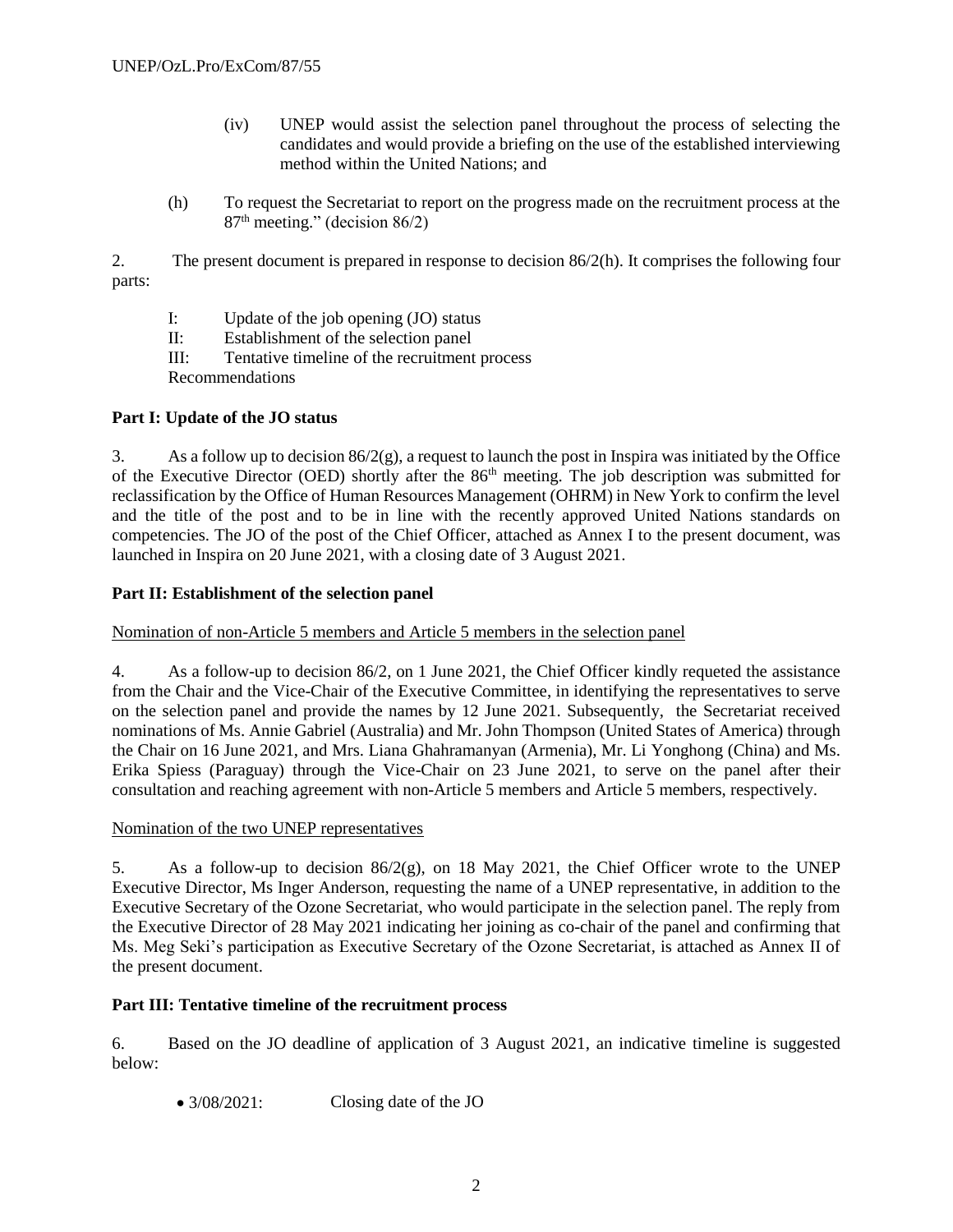| $\bullet$ 15/08/2021:    | Release by OHRM of the complete list of applicants available from<br>Inspira (2 weeks)                                                                                   |
|--------------------------|--------------------------------------------------------------------------------------------------------------------------------------------------------------------------|
| $\bullet$ 31/08/2021:    | Hiring manager to review the all list and release of the long list (2 weeks)                                                                                             |
| $\bullet$ 14/09/2021:    | Intersessional consultations of the selection panel, and composition of the<br>interview list (modalities to be decided)                                                 |
| $\bullet$ 15/09/2021:    | Invitation for interviews be sent out to candidates with one week notice<br>and one hour training on competency based interviews to the panel prior<br>to the interviews |
| $\bullet$ 4-6/10/2021:   | Interviews (2-3 days depending on number of shortlisted candidates)                                                                                                      |
| $\bullet$ 13/10/2021:    | Deadline to submit the panel report with recommendation to the Senior<br>Review Group (1 week)                                                                           |
| $\bullet$ 15-18/11/2021: | Report on progress to the 88 <sup>th</sup> meeting                                                                                                                       |

7. As a follow-up to decision  $86/2(g)(iv)$ , the UNEP Executive Director, in the same letter of 28 May 2021 advised that Mr. Rafael Peralta, Chief of Staff, would assist the selection panel throughout the process of selecting the candidates and would provide a briefing on the use of the established interviewing method within the United Nations.

#### **Recommendations**

- 8. The Executive Committee may wish to:
	- (a) Note:
		- (i) The report on the progress made on the recruitment process for the position of chief officer of the secretariat of the multilateral fund (decision  $86/2(h)$ ) contained in document UNEP/OzL.Pro/ExCom/87/55;
		- (ii) The Job Opening for the post of fourth Chief Officer with a closing date of 3 August 2021 as contained in Annex I to the present document;
		- (iii) The reply from the Executive Director to the Chief Officer of 18 May 2021 regarding the two UNEP representatives in the selection panel;
	- (b) Approve the establishment of a selection panel composed of Ms. Annie Gabriel (Australia), Mr. Alain Wilmart, Co-Chair (Belgium), Mr. John Thompson (United States of America) representing non-Article 5 countries, and Mrs. Liana Ghahramanyan (Armenia), Mr. Li Yonghong (China) and Ms. Erika Spiess (Paraguay), representing Article 5 countries; and Ms Inger Anderson, Co-Chair and Ms. Meg Seki (Ozone Secretariat), representing UNEP;
	- (c) Request the members of the selection panel to work intersessionally on the matters within its purview, including the definition of the selection process, the dates for the interview virtually and the assessment matrix for attributing scores to candidates and;
	- (d) Request the selection panel to report through the Chair of the Executive Committee to the 88th meeting on progress made on the selection process of the Chief Officer.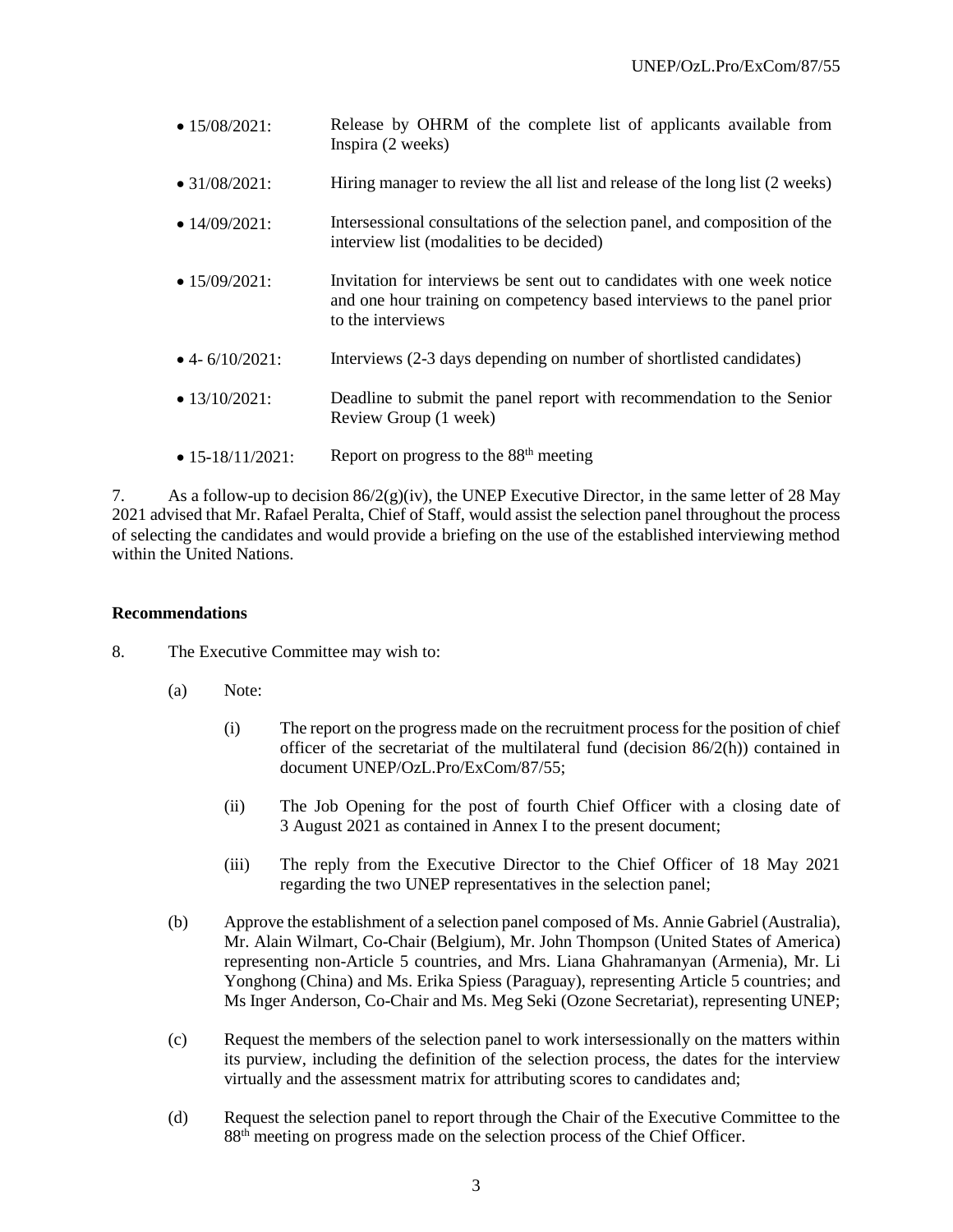| Posting Title           |                      | : Chief Officer, $D2$                                             |
|-------------------------|----------------------|-------------------------------------------------------------------|
| Job Code Title          | $\mathcal{L}$        | <b>EXECUTIVE SECRETARY</b>                                        |
| Department/ Office      |                      | : United Nations Environment Programme                            |
| Location                | $\ddot{\phantom{a}}$ | <b>MONTREAL</b>                                                   |
| Posting Period          |                      | $\therefore$ 20 June 2021-3 August 2021                           |
|                         |                      | Job Opening number : 21-Administration-UNEP-156440-D-MONTREAL (X) |
| Staffing Exercise : N/A |                      |                                                                   |

 **United Nations Core Values: Integrity, Professionalism, Respect for Diversity**

# **Org .Setting And Reporting**

The United Nations Environment Programme (UNEP) is the leading global environmental authority that sets the global environmental agenda, promotes the coherent implementation of the environmental dimension of sustainable development within the United Nations system and serves as an authoritative advocate for the global environment. The Multilateral Fund (MFS) for the Implementation of the Montreal Protocol is dedicated to reversing the deterioration of the Earth's ozone layer and phasing down hydrofluorocarbon controlled under the Montreal Protocol. It was established in 1991 to assist developing countries to meet their Montreal Protocol commitments in complying with the control measures specified under the Montreal Protocol. The Fund Secretariat is administered by UNEP. This post is located in UNEP/MFS at the Montreal duty station. Under the guidance and instruction of the Executive Committee of the Multilateral Fund for the Implementation of the Montreal Protocol, the Incumbent will assist the Executive Committee in the discharge of its functions and report to it.

# **Responsibilities**

Directing the development of the Multilateral Fund strategic plan, operational policies and guidelines. Developing three-year budgets and plans for the Multilateral Fund for consideration by the Executive Committee. Managing the financial resources and developing plans and strategies on the basis of available financial resources. Managing relations with, and coordinating the work of the implementing agencies of the Multilateral Fund: UNDP, UNEP, UNIDO and the World Bank. Establishing and managing effective relations with Article 5 countries to promote environmental issues and ensure the achievement of the Montreal Protocol phase-out and phase down targets of controlled substances. Directing the assessment of activities and projects established on the basis of developing countries' compliance needs. Effectively managing the Secretariat by providing leadership in fostering UN values and principles through setting performance objectives and standards, conducting performance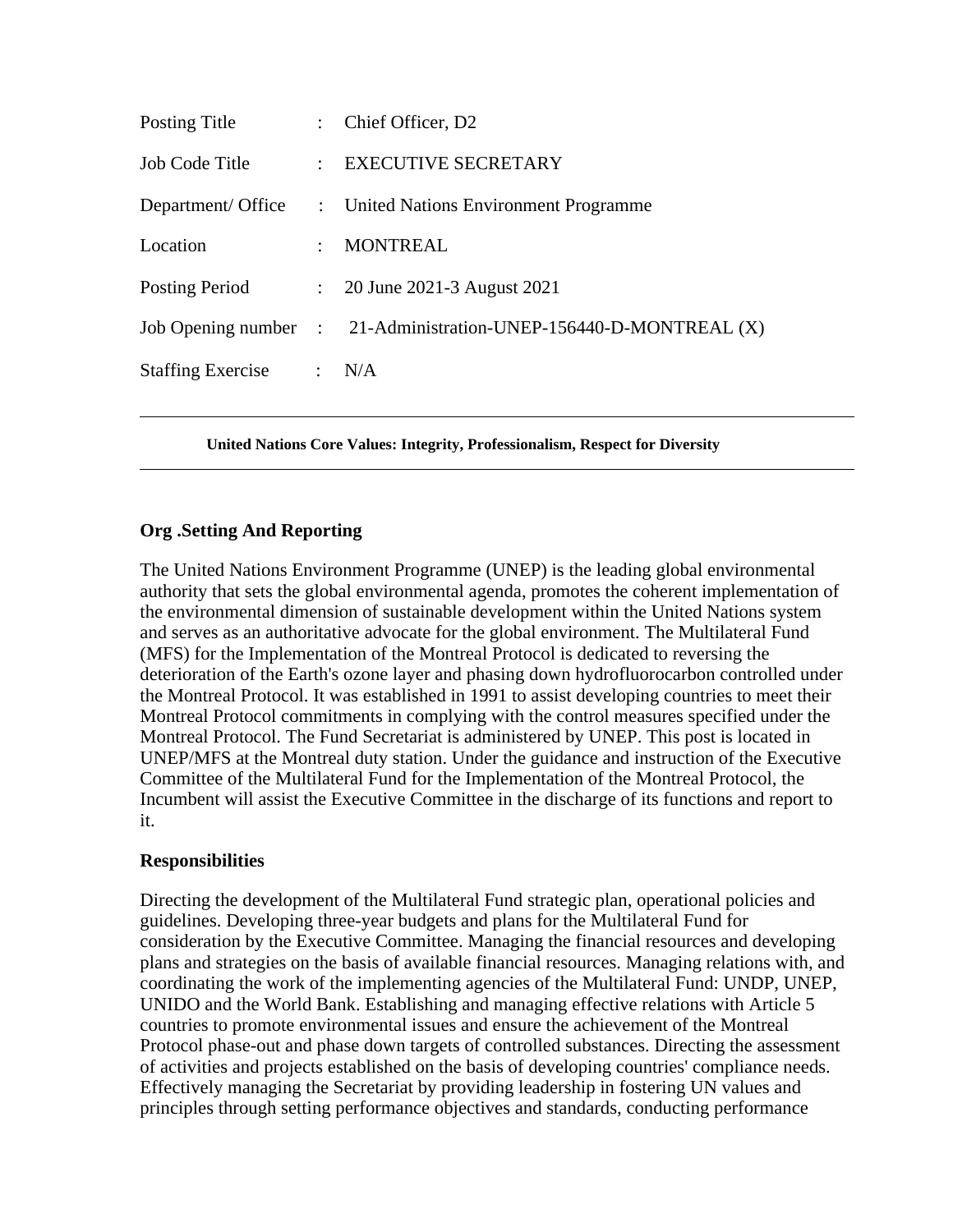appraisals, assessing staff training needs, and establishing short- and long-term goals and objectives.Perform any other duties as may be assigned.

# **Competencies**

PROFESSIONALISM: Shows pride in work and in achievements; demonstrates professional competence; is conscientious and efficient in meeting commitments, observing deadlines and achieving results; is motivated by professional rather than personal concerns; shows persistence when faced with difficult problems or challenges; remains calm in stressful situations. Takes responsibility for incorporating gender perspectives and ensuring the equal participation of women and men in all areas of work.ACCOUNTABILITY: Takes ownership of all responsibilities and honours commitments; Delivers outputs for which one has responsibility within prescribed time, cost and quality standards; Operates in compliance with organizational regulations and rules; Supports subordinates, provides oversight and takes responsibility for delegated assignments; Takes personal responsibility for his/her own shortcomings and those of the work unit, where applicable.COMMUNICATION: Speaks and writes clearly and effectively; Listens to others, correctly interprets messages from others and responds appropriately and exhibits interest in having two-way communication; Tailors language, tone, style and format to match the audience; Demonstrates openness in sharing information and keeping people informed.LEADERSHIP: Serves as a role model that other people want to follow; Empowers others to translate vision into results; Is proactive in developing strategies to accomplish objectives; Establishes and maintains relationships with a broad range of people to understand needs and gain support; Anticipates and resolves conflicts by pursuing mutually agreeable solutions; Drives for change and improvement; does not accept the status quo; Shows the courage to take unpopular stands. Demonstrates knowledge of strategies and commitment to the goal of gender balance instaffing. MANAGING PERFORMANCE: Delegates the appropriate responsibility, accountability and decision making authority. Makes sure that roles, responsibilities and reporting lines are clear to each staff member. Accurately judges the amount of time and resources needed to accomplish a task and matches task to skills; Monitors progress against milestones and deadlines; Regularly discusses performance and provides feedback and coaching to staff; Encourages risk-taking and supports creativity and initiative; Actively supports the development and career aspirations of staff; Appraises performance fairly.

# **Education**

An advanced university degree (Master's or equivalent) in economics, business administration, finance, public administration or related area is required. A first level university degree in combination with two additional years of qualifying experience may be accepted in lieu of the advanced university degree.

# **Work Experience**

A minimum of fifteen (15) years of progressively responsible experience in policy development, project evaluation and implementation is required.At least seven (7) years of experience at a senior level is required.Experience working with the Montreal Protocol, the Multilateral Fund or other multilateral financial institutions and funds is desirableExperience in dealing with international organizations and national governments is desirable.Work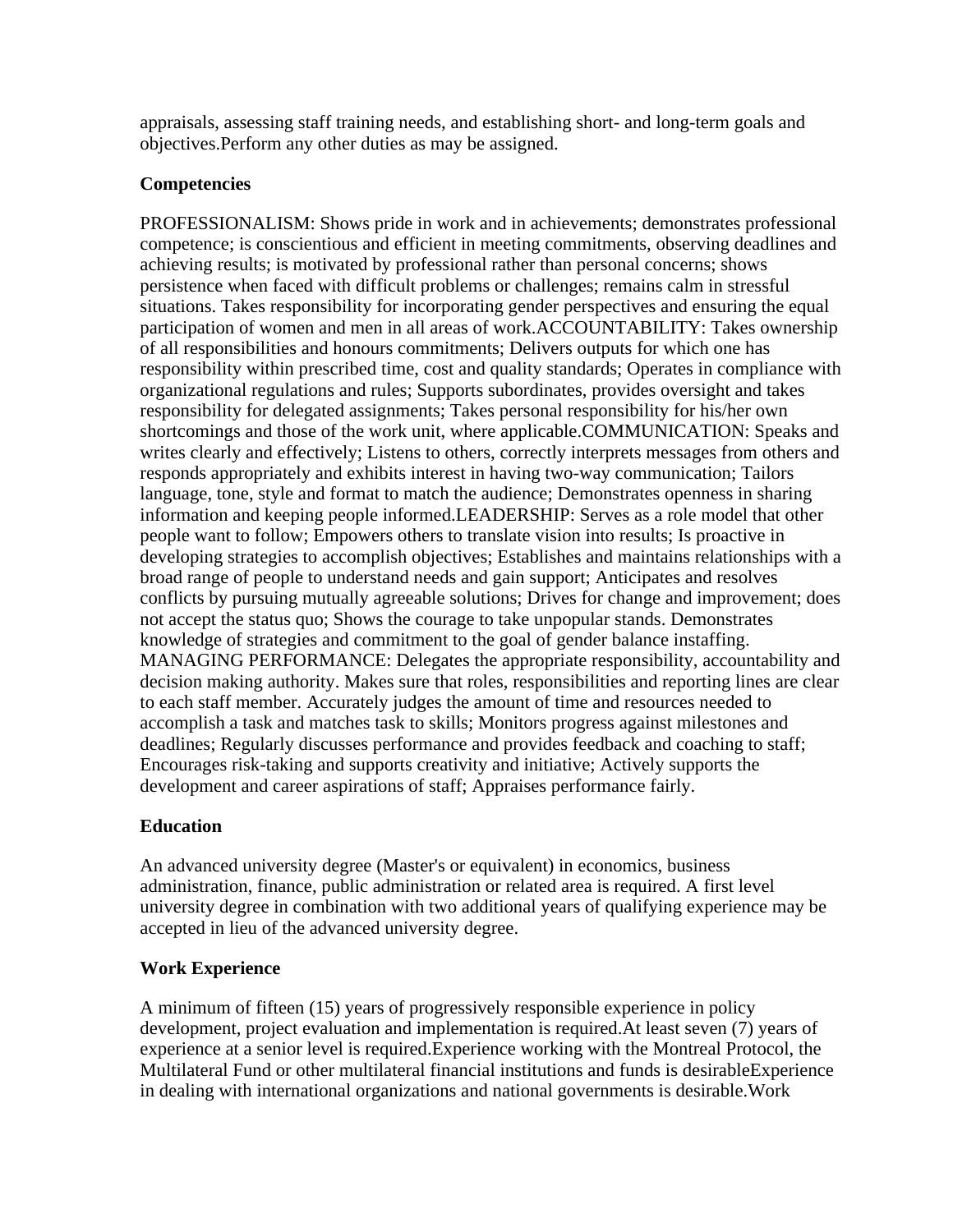experience in policy and decision-making structure is desirableWork experience with the United Nations or similar international organizations is desirable.

### **Languages**

English and French are the working languages of the United Nations Secretariat. For the post advertised, fluency in English is required. Working knowledge of another UN languages is an advantage.NOTE: "fluency equals a rating of "fluent" in all four areas (read, write, speak, understand) and "Knowledge of" equals a rating of "confident" in two of the four areas.

### **Assessment**

Evaluation of qualified candidates for this position may include a substantive assessment which will be followed by a competency-based interview.

### **Special Notice**

This position is open for recruitment for an initial period of one year and may be subject to extension. All staff at the D2 level and above are required to submit a financial disclosure statement upon appointment and annually thereafter.An impeccable record for integrity and professional ethical standards is essential.For this position, applicants from the following Member States, which are unrepresented or underrepresented in the UN Secretariat as of 30 November 2020, are strongly encouraged to apply: Afghanistan, Andorra, Angola, Antigua and Barbuda, Bahrain, Belize, Brazil, Brunei Darussalam, Cabo Verde, Cambodia, China, Comoros, Cuba, Democratic People's Republic of Korea, Djibouti, Dominica, Equatorial Guinea, Gabon, Grenada, Guinea-Bissau, Japan, Kiribati, Kuwait, Lao People's Democratic Republic, Lesotho, Liberia, Libya, Liechtenstein, Luxembourg, Marshall Islands, Federated States of Micronesia, Monaco, Mozambique, Namibia, Nauru, Norway, Oman, Palau, Papua New Guinea, Qatar, Republic of Korea, Russian Federation, Saint Lucia, Saint Vincent and the Grenadines, San Marino, Sao Tome and Principe, Saudi Arabia, Solomon Islands, South Sudan, Suriname, Timor-Leste, Turkmenistan, Tuvalu, United Arab Emirates, United States of America, Vanuatu, Bolivarian Republic of Venezuela.Staff members are subject to the authority of the Secretary-General and to assignment by him or her. In this context, all staff are expected to move periodically to new functions in their careers in accordance with established rules and procedures. In this context, all staff are expected to move periodically to new functions in their careers in accordance with established rules and procedures.The United Nations Secretariat is committed to achieving 50/50 gender balance in its staff. Female candidates are strongly encouraged to apply for this position.Internal Applicants – when completing the PHP, ensure ALL fields, ALL professional experience and contact information are completed and up to date. This information is the basis for the hiring manager to assess your eligibility and suitability for the position and to contact you.Individual contractors and consultants who have worked within the UN Secretariat in the last six months, irrespective of the administering entity, are ineligible to apply for professional and higher temporary or fixed-term positions and their applications will not be considered.1. All applicants are strongly encouraged to apply on-line as soon as possible after the job opening has been posted and well before the deadline stated in the job opening. On-line applications will be acknowledged where an email address has been provided. 2. If you do not receive an email acknowledgement within 24 hours of submission, your application may not have been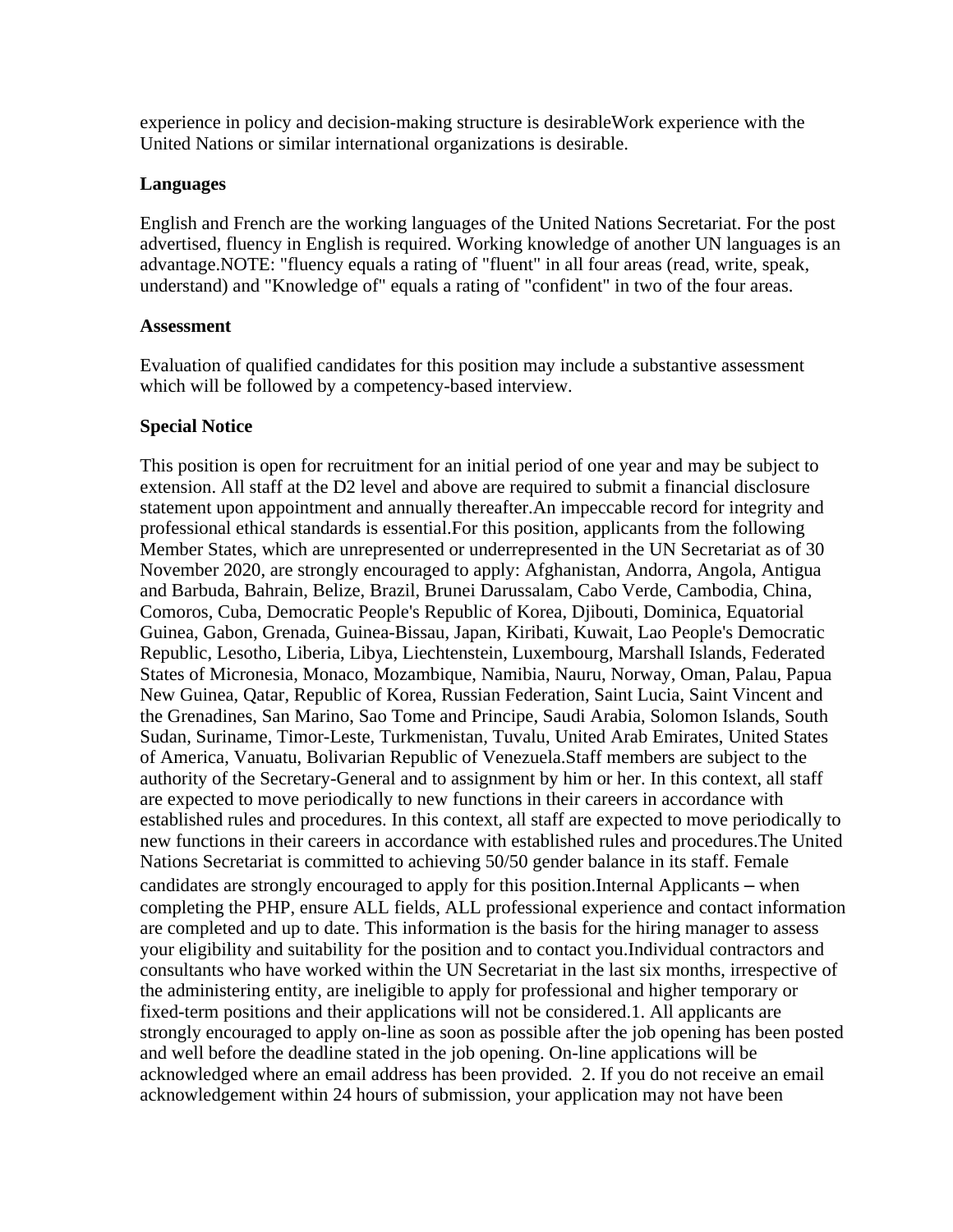received. In such cases, please resubmit the application, if necessary. If the problem persists please seek technical assistance through the Inspira "Need Help?" link.At the United Nations, the paramount consideration in the recruitment and employment of staff is the necessity of securing the highest standards of efficiency, competence and integrity, with due regard to geographic diversity. All employment decisions are made on the basis of qualifications and organizational needs. The United Nations is committed to creating a diverse and inclusive environment of mutual respect. The United Nations recruits and employs staff regardless of gender identity, sexual orientation, race, religious, cultural and ethnic backgrounds or disabilities. Reasonable accommodation for applicants with disabilities may be provided to support participation in the recruitment process when requested and indicated in the application.

### **United Nations Considerations**

According to article 101, paragraph 3, of the Charter of the United Nations, the paramount consideration in the employment of the staff is the necessity of securing the highest standards of efficiency, competence, and integrity. Candidates will not be considered for employment with the United Nations if they have committed violations of international human rights law, violations of international humanitarian law, sexual exploitation, sexual abuse, or sexual harassment, or if there are reasonable grounds to believe that they have been involved in the commission of any of these acts. The term "sexual exploitation" means any actual or attempted abuse of a position of vulnerability, differential power, or trust, for sexual purposes, including, but not limited to, profiting monetarily, socially or politically from the sexual exploitation of another. The term "sexual abuse" means the actual or threatened physical intrusion of a sexual nature, whether by force or under unequal or coercive conditions. The term "sexual harassment" means any unwelcome conduct of a sexual nature that might reasonably be expected or be perceived to cause offence or humiliation, when such conduct interferes with work, is made a condition of employment or creates an intimidating, hostile or offensive work environment, and when the gravity of the conduct warrants the termination of the perpetrator's working relationship. Candidates who have committed crimes other than minor traffic offences may not be considered for employment.Due regard will be paid to the importance of recruiting the staff on as wide a geographical basis as possible. The United Nations places no restrictions on the eligibility of men and women to participate in any capacity and under conditions of equality in its principal and subsidiary organs. The United Nations Secretariat is a non-smoking environment.The paramount consideration in the appointment, transfer, or promotion of staff shall be the necessity of securing the highest standards of efficiency, competence, and integrity. By accepting an offer of appointment, United Nations staff members are subject to the authority of the Secretary-General and assignment by him or her to any activities or offices of the United Nations in accordance with staff regulation 1.2 (c). In this context, all internationally recruited staff members shall be required to move periodically to discharge new functions within or across duty stations under conditions established by the Secretary-General. Applicants are urged to follow carefully all instructions available in the online recruitment platform, inspira. For more detailed guidance, applicants may refer to the Manual for the Applicant, which can be accessed by clicking on "Manuals" hyper-link on the upper right side of the inspira account-holder homepage.The evaluation of applicants will be conducted on the basis of the information submitted in the application according to the evaluation criteria of the job opening and the applicable internal legislations of the United Nations including the Charter of the United Nations, resolutions of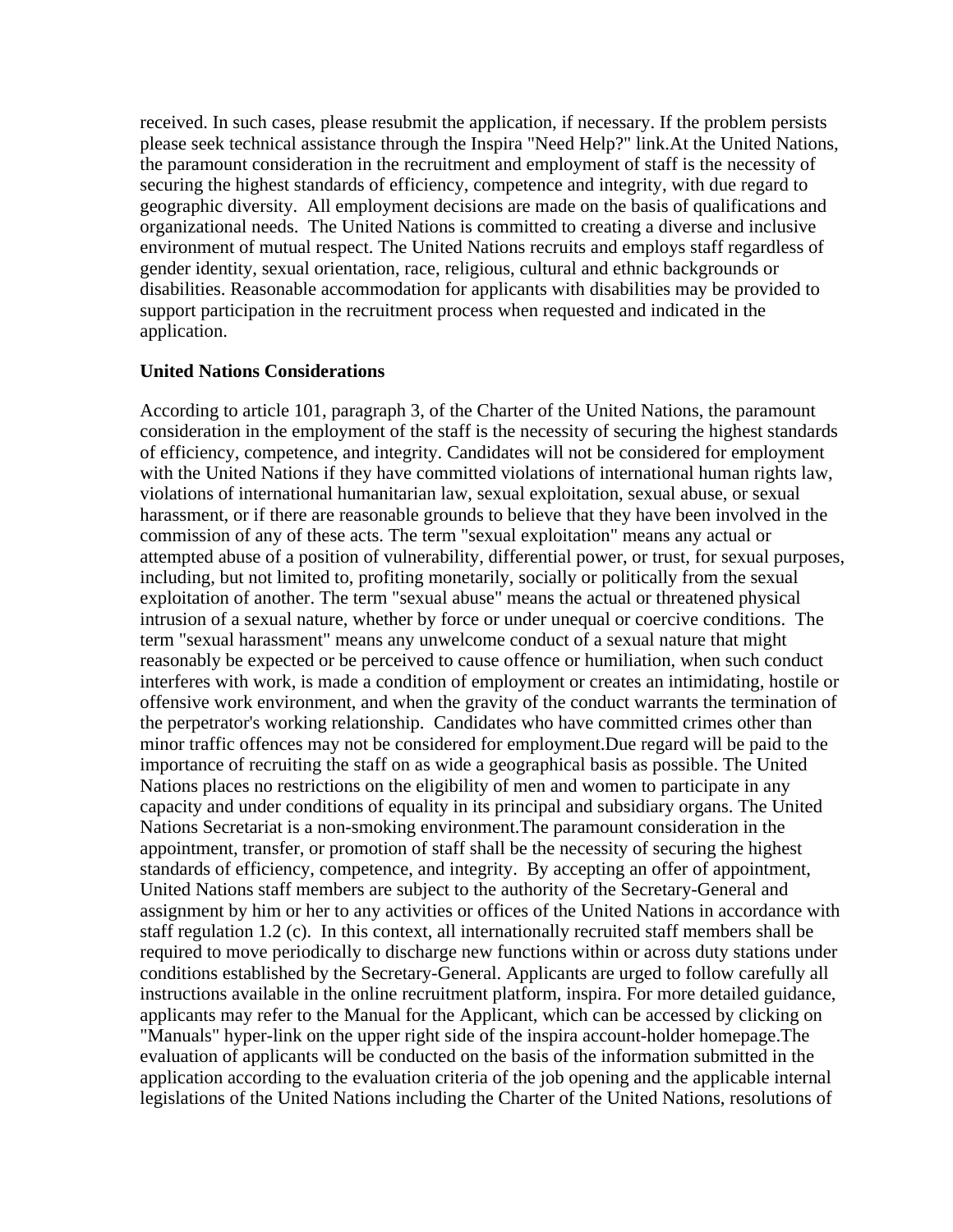the General Assembly, the Staff Regulations and Rules, administrative issuances and guidelines. Applicants must provide complete and accurate information pertaining to their personal profile and qualifications according to the instructions provided in inspira to be considered for the current job opening. No amendment, addition, deletion, revision or modification shall be made to applications that have been submitted. Candidates under serious consideration for selection will be subject to reference checks to verify the information provided in the application.Job openings advertised on the Careers Portal will be removed at 11:59 p.m. (New York time) on the deadline date.

### **No Fee**

THE UNITED NATIONS DOES NOT CHARGE A FEE AT ANY STAGE OF THE RECRUITMENT PROCESS (APPLICATION, INTERVIEW MEETING, PROCESSING, OR TRAINING). THE UNITED NATIONS DOES NOT CONCERN ITSELF WITH INFORMATION ON APPLICANTS' BANK ACCOUNTS.